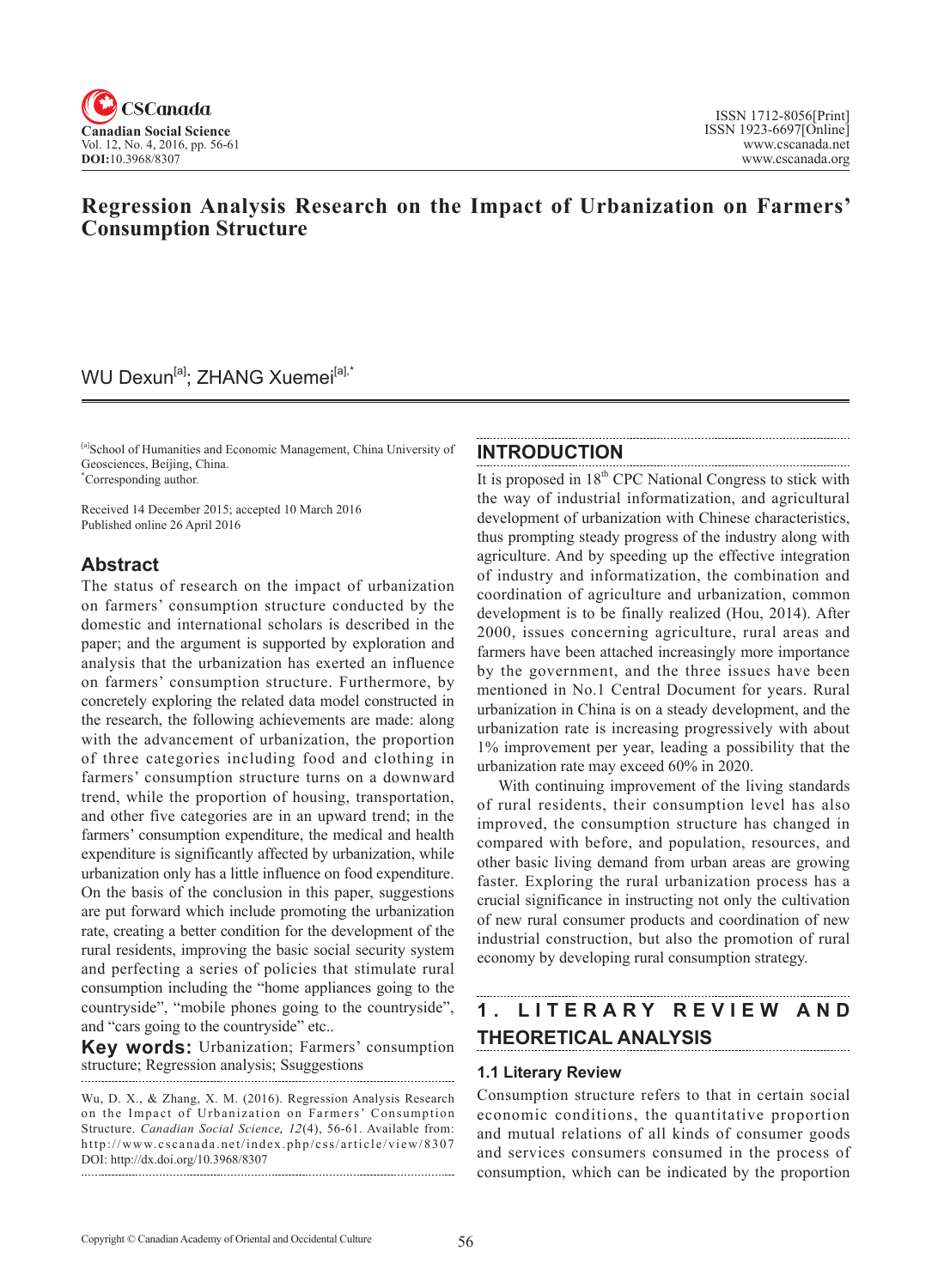of various consumption expenditures in the living consumption expenditure. It reflects the state of the residents' life consumption quality and signifies the level of rationalization of internal constitution (Gong, 2005). On the subject of the residents' consumption structure experts from different countries have carried out enormous exploration in theory and experiment. Modern concept of consumption begins with Keynes, who put forward a hypothesis of absolute income, insisting the amount of income and marginal consumption propensity significantly affects the size of the consumption. Duesenberry and Modigliani found through investigation and analysis that a person's income determines his consumption concept and tendency, which also interfered by some external factors (Li, 2014). Friedman, however, proposed a different viewpoint. He acclaims that permanent income and instantaneous income are two main aspects of income, and consumption is determined by permanent income, with little impact of instantaneous income. The change of consumption is smoother than income (Li & Liou, 2012). R. Stone and Luch proposed the Extended Linear Expenditure System (ELES) Model, which supposes people's demand for a commodity depends on people's income and the prices of the goods, and this system can be used in the analysis of the consumption structure (Peng, Wang, Chen, Lei & Wu, 2014). Matyas and Sevester put forward the Pannal Data model on the basis of past research models, which leads the research of the consumption structure into a new research phase (Yang & Zheng, 2005). In the studies of Barnett & Brooks it was mentioned that, to a great extent, the relevant government fiscal expenditure promotes the residents' consumption as well as the evolution of the consumption structure (Lin, 2010).

Since entering the new century, with the promotion of China's rural consumption level, the relevant exploration of domestic rural residents' consumption has been increasing. By learning from the western consumption theory and in-depth exploration, Chinese scholars have carried on thorough researches on the consumption structure of rural residents and its influencing factors. Duan Xiaojiang did longitudinal and transverse comparison with two methods of cluster analysis and factor analysis according to the consumption structure of Chinese audience, concluding that the residents' consumption is in the period of transformation and upgrading and gave some advice of promoting residents' consumption structure to be more reasonable (Yin, 2004). On the basis of improvements of the Extended Linear Expenditure System (ELES) model, Ye Zongyu analyzed the marginal consumption propensity of various kinds of consumer products in different income groups using the Pannal Data (Lü, Gong, & Zhao, 2014). Li Liqing and Li Yanling presented that "active consumption" and "passive consumption" are two significant categories in Chinese farmers' consumption based on the multilayered grey association analysis of the rural residents' consumption (Ibid.). Zhou Faming compared the difference of the consumption structure between China's urban and rural residents and analyzed the main reasons for these different aspects (Guo, 2015). By analyzing and exploring the Chinese rural consumption structure and its changing trend, Liu Xiaonan confirmed that along with China's urbanization, the economic income is higher, cost level has been improved at the same time and even the consumption structure has been taking on a diversified change (Liu, 2013). Cai Rifang proposed that the fast developing urbanization can promote the market development to some extent, and also the pay level and consumption structure of rural residents (Li, 2005). On the basis of the specific data of China in the year 1978 to 2004, Hu Ridong etc. showed the positive effects of urbanization on consumption growth by establishing vector autoregressive model (mainly presents the dynamic correlation between urbanization level and consumption growth) (Zhou, 2013). By using VAR model and cointegration analysis method, and adopting the data of China's urbanization rate in many years and farmers' consumption in time-series, Sun Hongqiao etc concluded that the Chinese urbanization process has a stimulating effect on the increase of rural consumption, and they also analyzed the correlation between them (Chen,2014). Jiangsu rural socio-economic survey team summarized the influence of the urbanization on farmers' consumption as follows: First, the food consumption structure has improved, and garment consumption has increased; second, the farmers' consumption is on a change from a type of meeting basic survival demand to that of pursuing the quality of life; third, the residents' housing conditions has improved; fourth, durable consumer goods have been leveled up; fifth, the consumption has changed from the domination of real objects to equal stress on both matter and service; sixth, the consumption has changed from the type of self-sufficiency to monetization (Pu, 2015).

#### **1.2 Theoretical Analysis**

#### **1.2.1 The Impact of Urbanization on Farmers' Income**

Suppose the agricultural output and the total number of farmers does not change, and represent them with *W* and *N* respectively. When the urbanization rate is  $K_0$ , the farmer's economic income from agriculture is  $\frac{W}{N(1-k_0)}$ ; when the urbanization rate increases to  $K<sub>1</sub>$ , the farmer's economic income from agriculture is  $\frac{W}{N(1-k_1)}$ . Therefore, when the urbanization rate increases from  $K_0$  to  $K_1$ , the per capita income of rural residents will increase  $(1 - \frac{1-k_0}{1-k_1})$  times. According to this conclusion, if China's urbanization rate increases from the current 43.90% to 60% of the world's average level, the per capita income of rural residents

will increase 28% than it currently is, and when China's

57 Copyright © Canadian Academy of Oriental and Occidental Culture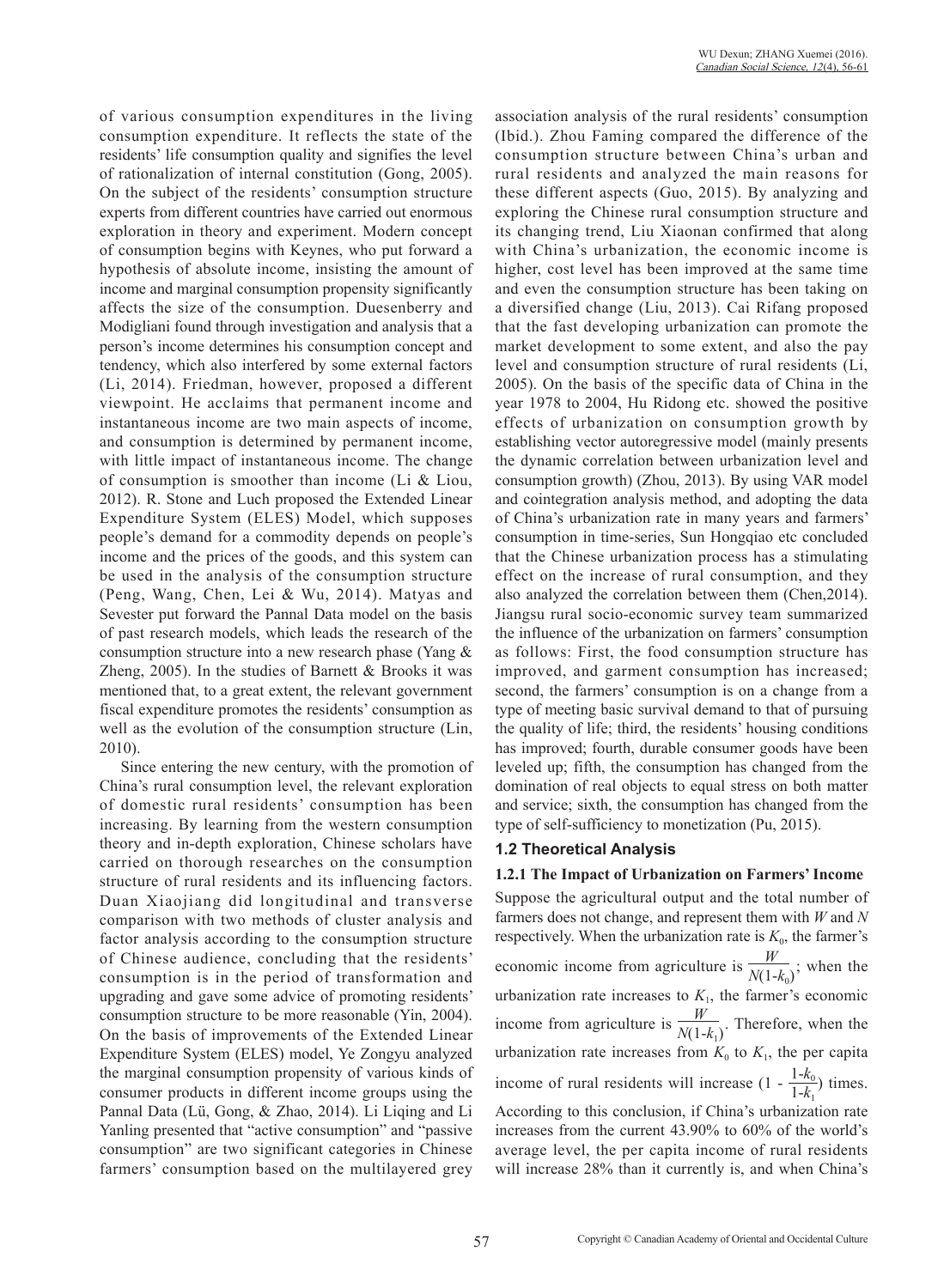urbanization rate is up to that of the developed countries in the current world, the farmers' income will soar.

The above is just the conclusion drawn on the premise of the assumption that the agricultural income has been unchanged. If other factors are considered including the progress in agricultural technology, structure adjustment, the promotion of agricultural modernization, the income increase due to more employment chances brought by relative policies in rural areas and urbanization, and the income growth due to the development of secondary and tertiary industries, the growth rate of income of rural residents will speed up faster when the urbanization accelerates.

#### **1.2.2 The Influence of Urbanization on Farmers' Consumption**

When rural residents turn into urban population, the consumption will change as well. The consumption will have a more obvious emphasis and the consumption quantity will increase accordingly, so that market scale in the urban areas is expanding fast. The reasons for this phenomenon are:

On the one hand, urbanization let the farmers have a clear knowledge of the urban consumption and infected to some extent. According to the relative income supposition, one's purchasing inclination of goods is influenced by the payment environment around him or her. The living environment of rural residents has changed because of urbanization, and this to some extent has caused the

**Table 1**

change in the consumption structure, and the improvement of consumption expenditure.

On the other hand, urbanization has also changed the farmers' consumption structure. Education and health care, both have become the main content of consumption expenditure. Meanwhile, urbanization has changed every family into a small family, provided with more employment opportunities, thus increasing the consumption expenditure on housing, household facilities and entertainment, etc..

#### **2. DATA DEMONSTRATION AND MODEL ANALYSIS**

## **2.1 Data Demonstration**

In this paper, the data mainly comes from *China Statistical Yearbook* (1990-2011) and the website of National Bureau Of Statistics. In order to obtain perceptual knowledge, trend analysis of the data is done first.

From 1990 to 2011, the various proportions of different kinds of consumption expenditure in the overall consumption of Chinese rural population had changed greatly. According to the analysis of trends, the proportion of food and clothing began to decline, while that of housing, household facilities, entertainment services, health care and transportation increased significantly.

**China's Urbanization and the Consumption Structure in 1990-2011** (unit: Yuan/people %)

| Year | rate  | $\label{prop:optimal}$ Urbanization $_{\mbox{Consumption}}$ | Food  | <b>Clothing Housing</b> |       | Household<br>facilities | Health<br>care and<br>insurance | Culture,<br>education and | Transportation<br>and<br>entertainmentcommunication | Other<br>commodities |
|------|-------|-------------------------------------------------------------|-------|-------------------------|-------|-------------------------|---------------------------------|---------------------------|-----------------------------------------------------|----------------------|
| 1990 | 26.41 | 584.63                                                      | 58.81 | 7.77                    | 17.34 | 5.29                    | 1.44                            | 5.37                      | 3.25                                                | 0.74                 |
| 1991 | 26.37 | 619.79                                                      | 57.62 | 8.24                    | 16.51 | 5.70                    | 1.66                            | 5.87                      | 3.60                                                | 0.81                 |
| 1992 | 27.63 | 659.01                                                      | 57.56 | 7.97                    | 15.92 | 5.57                    | 1.85                            | 6.65                      | 3.67                                                | 0.83                 |
| 1993 | 28.10 | 769.65                                                      | 58.05 | 7.19                    | 13.88 | 5.81                    | 2.26                            | 7.59                      | 3.53                                                | 1.70                 |
| 1994 | 28.71 | 1016.81                                                     | 58.86 | 6.91                    | 13.99 | 5.46                    | 2.36                            | 7.39                      | 3.16                                                | 1.87                 |
| 1995 | 29.04 | 1310.36                                                     | 58.63 | 6.85                    | 13.90 | 5.23                    | 2.58                            | 7.81                      | 3.24                                                | 1.76                 |
| 1996 | 29.37 | 1572.08                                                     | 56.33 | 7.24                    | 13.94 | 5.36                    | 3.00                            | 8.43                      | 3.71                                                | 2.02                 |
| 1997 | 29.92 | 1617.15                                                     | 55.05 | 6.76                    | 14.42 | 5.28                    | 3.33                            | 9.16                      | 3.86                                                | 2.12                 |
| 1998 | 30.40 | 1590.33                                                     | 53.42 | 6.17                    | 15.07 | 5.15                    | 3.82                            | 10.02                     | 4.28                                                | 2.07                 |
| 1999 | 30.89 | 1577.42                                                     | 52.55 | 5.83                    | 14.75 | 5.22                    | 4.36                            | 10.67                     | 4.44                                                | 2.17                 |
| 2000 | 36.22 | 1670.1                                                      | 49.13 | 5.75                    | 15.47 | 4.52                    | 5.57                            | 11.18                     | 5.25                                                | 3.14                 |
| 2001 | 37.66 | 1741.1                                                      | 47.71 | 5.67                    | 16.03 | 4.42                    | 6.32                            | 11.06                     | 5.55                                                | 3.24                 |
| 2002 | 39.09 | 1834.3                                                      | 46.25 | 5.72                    | 16.37 | 4.38                    | 7.01                            | 11.46                     | 5.66                                                | 3.15                 |
| 2003 | 40.53 | 1943.3                                                      | 45.59 | 5.68                    | 15.87 | 4.20                    | 8.36                            | 12.13                     | 5.96                                                | 2.21                 |
| 2004 | 41.76 | 2184.7                                                      | 47.23 | 5.50                    | 14.84 | 4.08                    | 8.82                            | 11.33                     | 5.98                                                | 2.21                 |
| 2005 | 42.99 | 2555.4                                                      | 45.48 | 5.82                    | 14.49 | 4.36                    | 9.59                            | 11.56                     | 6.58                                                | 2.13                 |
| 2006 | 43.90 | 2829                                                        | 43.02 | 5.94                    | 16.58 | 4.48                    | 10.21                           | 10.78                     | 6.77                                                | 2.23                 |
| 2007 | 44.94 | 3223.9                                                      | 43.08 | 6.00                    | 17.80 | 4.62                    | 10.19                           | 9.48                      | 6.52                                                | 2.30                 |
| 2008 | 45.68 | 3660.7                                                      | 43.67 | 5.79                    | 18.54 | 4.75                    | 9.84                            | 8.59                      | 6.72                                                | 2.10                 |
| 2009 | 46.59 | 3993.5                                                      | 40.97 | 5.82                    | 20.16 | 5.13                    | 10.09                           | 8.53                      | 7.20                                                | 2.11                 |
| 2010 | 49.70 | 4381.8                                                      | 41.09 | 6.02                    | 19.06 | 5.34                    | 10.52                           | 8.37                      | 7.44                                                | 2.15                 |
| 2011 | 51.27 | 5221.1                                                      | 40.36 | 6.54                    | 18.42 | 5.92                    | 10.48                           | 7.59                      | 8.37                                                | 2.34                 |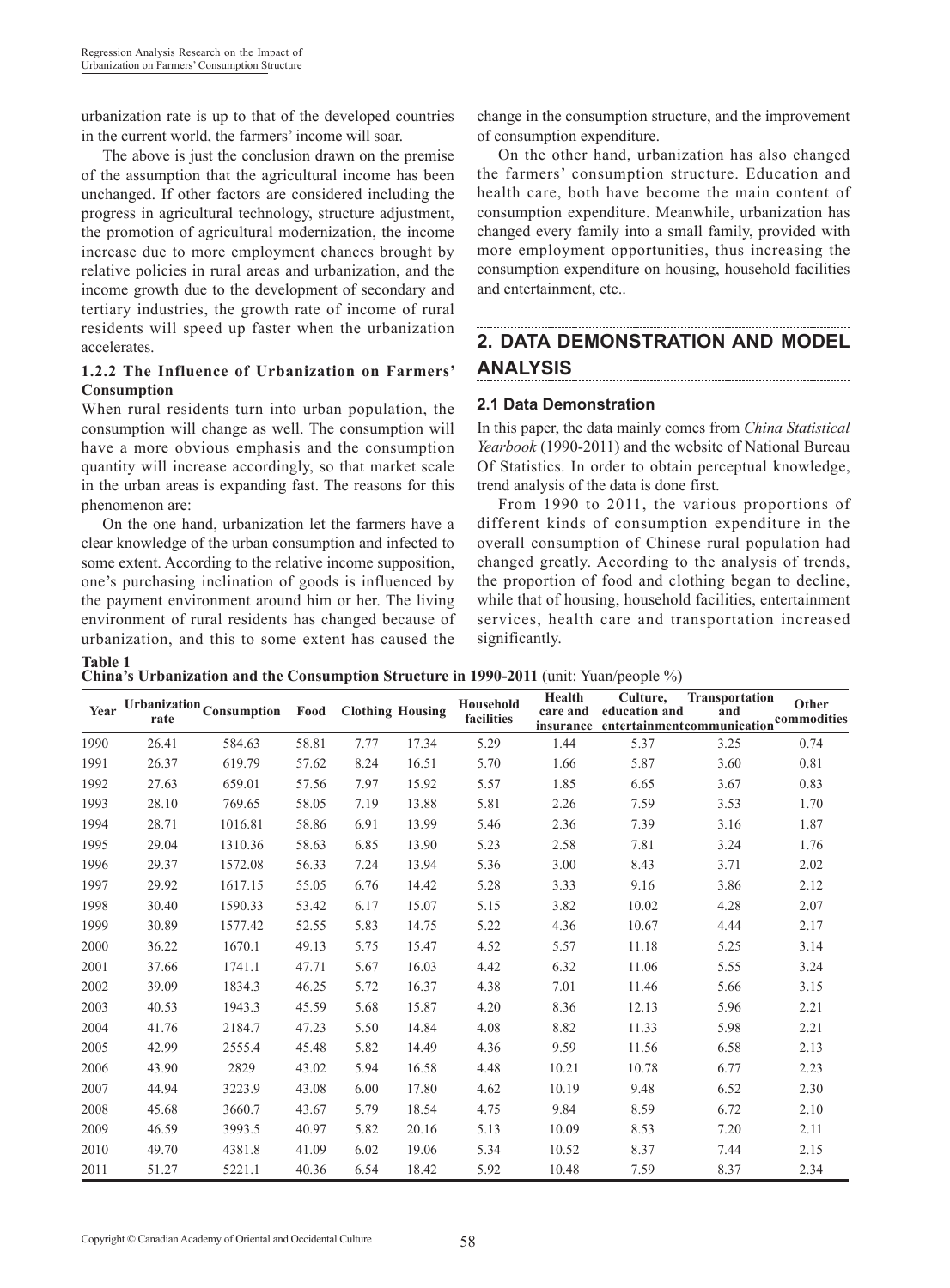#### **2.1.1 Food Expenditure**

In 1990, the food expenditure of China's rural residents was 343.8 yuan, and it increased by 5.12 times to 2,107.3 yuan in 2011. According to Engel's law, the proportion of food expenditure in consumption expenditure will turn on a downward trend with the income increasing. Table 1 presents the proportion of food expenditure of China's rural residents in their overall living consumption expenditure had been a volatile change. Not Until after 1995, the Engel's coefficient began to be steadily less than 0.586, presenting a downward trend; in 2000, the coefficient began to break through 50% to 49.13%; in 2011, the coefficient has been reduced to 40.36%. It indicates that in general the consumption of China's rural residents has begun to enter the basic well-off phase from 1995 and is heading to the depth of the well-off life stage, even a richer one.

#### **2.1.2 Clothing Expenditure**

Since 1990s, there has also been a big change in the clothing expenditure of China's rural residents. After their basic demand of keeping warm was met, a higherlevel need began to render out and the rural residents have begun to pursue for clothing with higher quality in the new era. Although the clothing expenditure has increased because of the promotion of farmers' income and consumption level, the overall consumption has been increasing at the same time, so the proportion of clothing consumption in the whole consumption expenditure still declined. In 1990, per capita clothing consumption of China's rural residents was 45.4 yuan and it increased 6.52 times to 341.3 yuan in 2011, while the overall consumption growth of rural residents is 7.93 times from 1990 to 2011, significantly higher than that of clothing consumption. Therefore, along with the increase in income and consumption level of China's rural residents, the proportion of clothing consumption will be on a downward trend.

#### **2.1.3 Housing Expenditure**

Houses belong to the basic means of livelihood, and it is a place for family and person living normally. Along with economic development, and the upgrading of consumption level and consumption quality in rural areas, the residential area is also increasing, housing facilities have improved, and housing quality has improved as well. In 2011 China's rural per capita housing expenditure accounted for 18.41% in China's per capita housing expenditure, increasing 1.08% than the proportion of 1990.

#### **2.1.4 Expenditure in Household Appliances and Services**

Because of the consistent social and economic development and the promotion of rural economy, rural residents' consumption ability has improved, and their expenditure on home supplies has also increased, especially in household facilities and services. China's rural per capita expenditure on various home supplies in 1990 was 30.9 yuan, and it increased 10 times to 308.9 yuan in 2011. It is not hard to infer that the rural household articles for daily use are becoming more and more diversified, and all kinds of durable goods have also entered the rural households quickly. In the  $21<sup>th</sup>$  century, since the expectation of the increase of farmers' income has increased due to the changes of the government's rural policies, and the new technology has developed, some consumer goods farmers had no access to before such as televisions, computers, mobile phones began to enter farmers' life and pulled a new surge in the relative expenditure.

#### **2.1.5 Expenditure on Cultural, Educational and Entertaining Products and Services**

In 1990, China's farmers' expenditure on cultural, educational and entertaining products and services per capita was 31.4 yuan, while in 2011 it reached to 396.4 Yuan, and its proportion in their overall expenditure increased from 5.73% in1990 to 7.59% in 2011. It highlights the farmers' demand in terms of cultural quality, science and technology and the improvement of the quality of life on one hand, and on the other, it also reflects the effectiveness of the great increase in the farmers' educational consumption due to the guide of relative policy system.

#### **2.1.6 Expenditure on Health Care, Transportation and Communication**

With the promotion of income and life quality, the proportion of rural residents' health care expenditure in the total consumption expenditure rose from 1.44% in 1990 to 10.48% in 2011, and the steady increase reflects that rural residents are attaching more and more attention to physical and mental health. The rural residents' consumption on transportation and communication has increased steadily, and its proportion rose from 3.25% in 1990 to 8.37% in 2011. Although the increase on transportation and communication expenditure is related to technology development and social mobility, it also has a close association with the government policy of subsidizing for purchasing agricultural implements, which has brought an investment boom on the agricultural investments from rural residents. This shows that the government policies have a great inducing impact on the rural residents' consumption, and thus in order to promote the increase and the structure optimization of rural residents' consumption, effective policies should be adopted.

#### **2.2 Urbanization Rate and the Regression Analysis of Rural Residents Per Capita Consumption Expenditure**

By observing the time-series data of China's urbanization, the regression analysis is carried out on the rural residents' per capita consumption expenditure since 1990 and the influence of urbanization on the rural residents'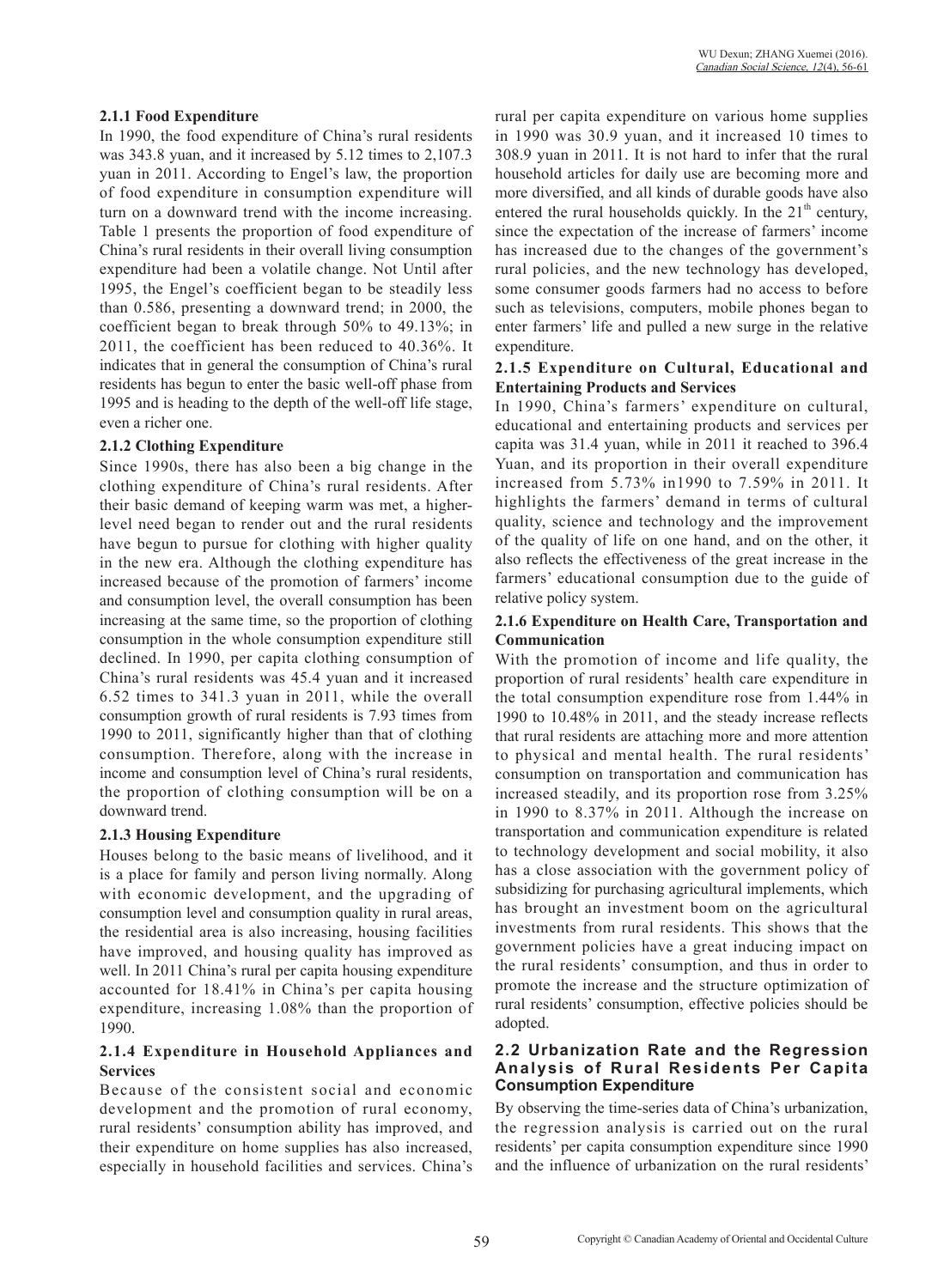consumption is explored. The regression results are as follows:

$$
LnC=-1.91+2.62LnK
$$
  
(-7.40) (11.78)  
 $R^2=0.87$ ,  $F=138.87$ ,  $p=0.0000$ ,  $DW=1.93$ .

It is not difficult to draw the conclusion from the model of the regression results that the economic meaning of model is reasonable, and with the improvement of urbanization rate, the rural residents' consumption has also improved. Goodness of fit of the model reached 87%, which prove that the fitting degree of the model to the sample data is very high. The obviousness of the F statistic, illustrates that in general there is an obvious linear relationship. The statistic of variable *T* is greater than the critical value under a significant level of 95%, the explained variable of residents' consumption is significantly influenced by the explanatory variable of urbanization rate. The model has passed the econometric test, there is no heteroscedasticity and autocorrelation sequence, and the nature of the model is good, so it can be used as a tool of analysis. The residents' consumption expenditure and the urbanization rate have a significant positive correlation, namely the higher the urbanization level, the more the residents' per capita consumption expenditure, and the faster the consumption structure upgrade accordingly. When the farmers' consumption increases by 2.62%, the urbanization rate will increase by 1%.

#### **2.3 Urbanization Rate and the Regression Analysis of Rural Residents Consumption Structure**

In the paper, the rural residents' consumption expenditure is classified into food, clothing, housing, household facilities and services, transportation and communication, cultural, educational and entertaining products and services, health care and other commodities and services. With the urbanization rate and the proportions of 8 categories represented with  $Y_1$ ,  $Y_2$ ,  $Y_3$ ,  $Y_4$ ,  $Y_5$ ,  $Y_6$ ,  $Y_7$ , *Y*8, respectively, regression model is established. The calculation results are shown in Table 2.

| <b>Table 2</b> |                                                                                                          |  |  |
|----------------|----------------------------------------------------------------------------------------------------------|--|--|
|                | The Urbanization and the Regression Structure of Each Composing Part of the Rural Resident's Consumption |  |  |

| The structure of consumption expenditure | $\alpha$ |         | $R^2$ | F      | P value  |
|------------------------------------------|----------|---------|-------|--------|----------|
| Food                                     | 9.97     | $-1.64$ | 0.97  | 670.97 | $\theta$ |
| Clothing                                 | 6.08     | $-1.35$ | 0.55  | 24.09  | $\theta$ |
| Housing                                  | 0.01     | 1.28    | 0.41  | 13.64  | 0.001    |
| Household facilities                     | 5.08     | $-0.94$ | 0.22  | 5.52   | 0.029    |
| Transportation and communication         | 2.45     | 0.72    | 0.96  | 497.42 | $\theta$ |
| Culture, education and entertainment     | 2.51     | 0.49    | 0.25  | 6.57   | 0.019    |
| Health care                              | 3.08     | 0.31    | 0.94  | 306.09 | $\theta$ |
| Others                                   | 3.36     | 0.34    | 0.36  | 11.05  | 0.003    |

It is shown in Table 2 that the goodness of fit of the expenditure on household facilities and culture, education and entertainment to the regression model of the urbanization rate is poor, only 0.22 and 0.25, respectively. However, they are both significant when  $\alpha$ =0.05. In addition, the goodness of fit of expenditure on other categories of the regression model of the urbanization is all good with each to be significant when  $\alpha=0.01$ . Therefore, the goodness of fit of the main compositions' proportions in consumption structure to the linear regression function of the urbanization rate *X* is somewhat good.

By observing the regression coefficient of the explanatory variable *X* of each consumption structure, it is obvious that with the increase of the urbanization rate, the proportions of consumption of food (the Engel coefficient), clothing and household appliances are on the decline. Namely, when the urbanization rate increases by 1%, the proportions of consumption of food (the Engel coefficient), clothing and household appliances will decrease by 1.64%, 1.35% and 0.94%, respectively, with the biggest drop in the proportion of food consumption (the

Engel coefficient). With the increase of the urbanization rate *X*, the proportions of 5 categories including housing turn an upward trend. Namely, when the urbanization rate increases by 1%, the proportions of consumption of housing, transportation and communication, cultural, educational and entertaining products and services, health care and other commodities and services will increase by 1.28%, 0.72%, 0.49%, 0.31% and 0.34% respectively, with the greatest increase in the proportion of housing consumption.

# **3. THE RESEARCH CONCLUSIONS AND SUGGESTIONS ON POLICY**

#### **3.1 The Research Conclusions**

Through the analysis of this paper, the main conclusions are as follows: First, due to the advancement of urbanization, rural per capita consumption expenditure has increased steadily. Second, along with China's urbanization, the proportions of consumption of housing, transportation and communication, cultural, educational